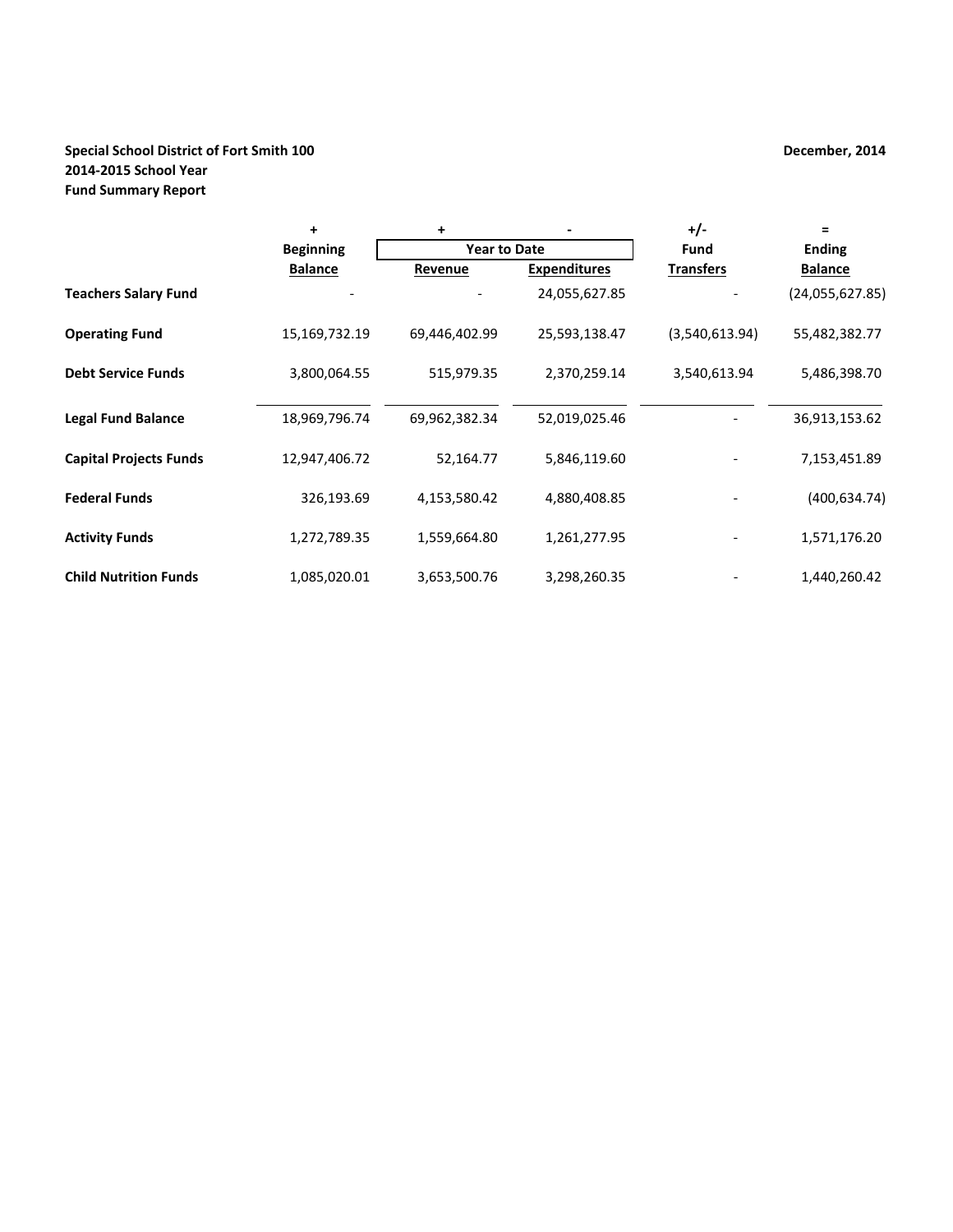#### **Special School District of Fort Smith 100 2014‐2015 School Year Revenue Report**

|                                       | December, 2014 | <b>Year to Date</b> | <b>Budget</b> | (Excess) or<br><b>Short of Funds</b> |
|---------------------------------------|----------------|---------------------|---------------|--------------------------------------|
| Property Taxes - Jul-Dec              | 4,018,076.32   | 33,033,176.54       | 34,944,106    | 1,910,929                            |
| Property Taxes - Jan-Jun              |                |                     | 13,165,332    | 13,165,332                           |
| Property Taxes - Delinquent           | 372,582.60     | 747,916.51          | 2,139,465     | 1,391,548                            |
| Property Taxes - Excess Comm          |                |                     | 1,064,960     | 1,064,960                            |
| Revenues in Lieu of Taxes             | 26,401.09      | 264,010.96          | 150,000       | (114, 011)                           |
| Penalties/Interest on Tax             | 2,280.58       | 15,761.78           |               | (15, 762)                            |
| <b>Interest Revenue</b>               | 5,452.53       | 13,713.80           | 45,000        | 31,286                               |
| Contributions                         |                |                     |               |                                      |
| <b>Turf Sponsorships</b>              |                | 88,000.00           |               | (88,000)                             |
| Sale/Loss Compensation                |                | 14,244.31           |               | (14, 244)                            |
| <b>State Foundation Funding</b>       | 5,155,033.00   | 25,775,165.00       | 56,705,358    | 30,930,193                           |
| 98% Uniform Rate of Tax               |                |                     | 698,142       | 698,142                              |
| <b>Other Local Revenue</b>            | 9,346.88       | 199,126.34          | 258,000       | 58,874                               |
| Daycare Fees                          | 21,300.00      | 86,545.00           | 166,118       | 79,573                               |
| Severance Tax                         |                |                     | 1,000         | 1,000                                |
| <b>Special Ed Supervision</b>         |                |                     |               |                                      |
| Special Ed Catastrophic               |                |                     |               |                                      |
| <b>Residential Treatment</b>          | 205,080.00     | 205,080.00          | 785,138       | 580,058                              |
| <b>Professional Development</b>       |                | 379,215.00          | 379,215       |                                      |
| ALE                                   |                | 296,463.00          | 370,579       | 74,116                               |
| ELL                                   | 1,177,021.00   | 1,177,021.00        | 1,153,246     | (23, 775)                            |
| <b>NSL</b>                            | 963,977.00     | 4,819,885.00        | 10,603,745    | 5,783,860                            |
| <b>Workforce Centers</b>              |                | 128,375.00          | 255,125       | 126,750                              |
| <b>General Facility Funds</b>         |                | 8,118.00            |               | (8, 118)                             |
| Debt Service Funds                    |                | 19,218.00           |               | (19, 218)                            |
| <b>Student Growth Funds</b>           |                |                     |               |                                      |
| <b>College &amp; Career Readiness</b> |                | 216,302.12          |               | (216, 302)                           |
| <b>Broadband Match</b>                |                | 77,924.97           |               | (77, 925)                            |
| <b>Other State Funds</b>              | 350,510.91     | 457,940.91          | 401,840       | (56, 101)                            |
| <b>Adult Education</b>                | 89,838.13      | 423,401.71          | 1,233,102     | 809,700                              |
| <b>State Preschool</b>                | 32,890.76      | 131,563.04          | 299,150       | 167,587                              |
| <b>ABC Grant</b>                      | 147,535.00     | 868,235.00          | 1,457,850     | 589,615                              |
| Indirect Cost Revenue                 |                |                     | 207,726       | 207,726                              |
| <b>Total</b>                          | 12,577,325.80  | 69,446,402.99       | 126,484,197   | 57,037,793                           |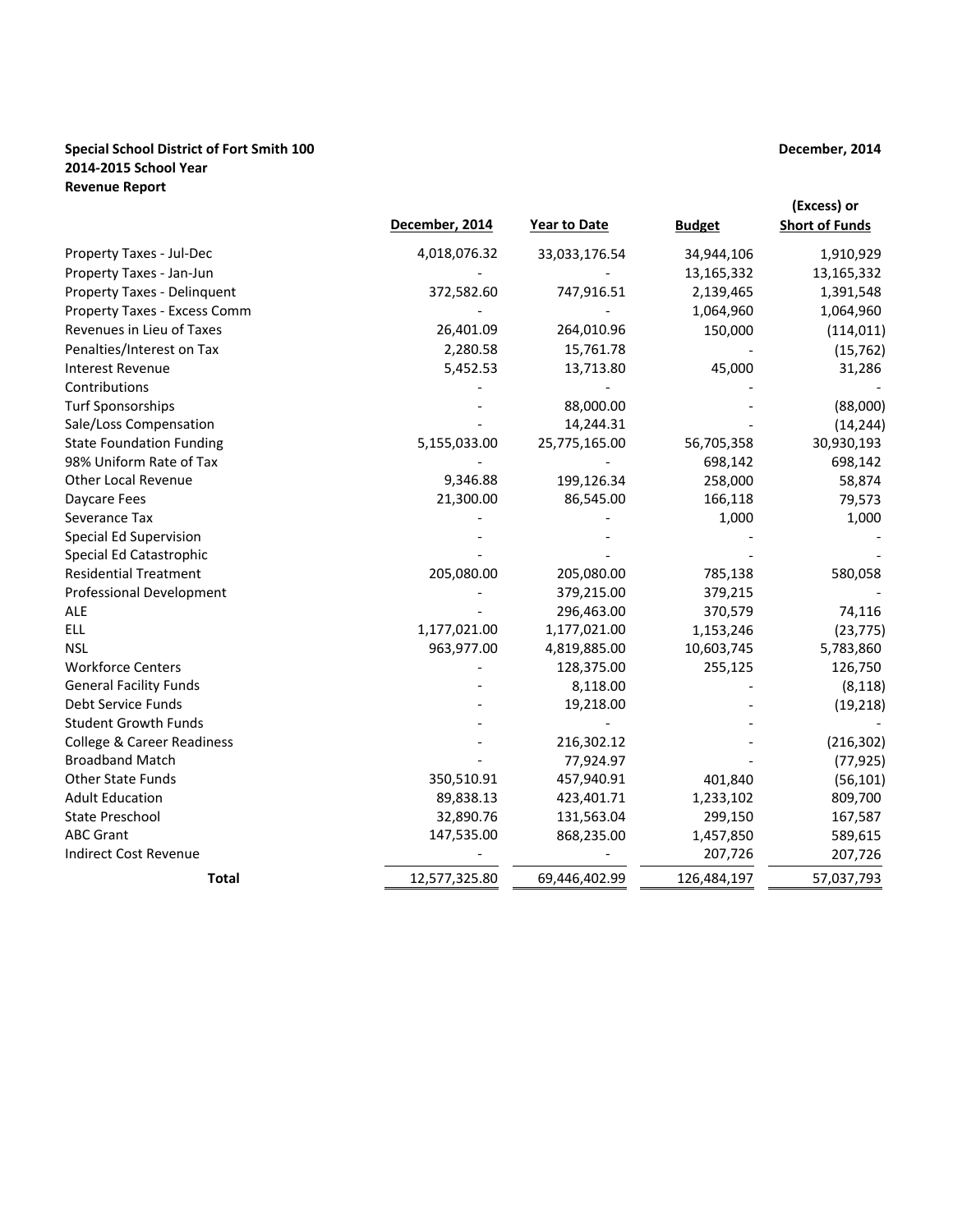### **Special School District of Fort Smith 100 2014‐2015 School Year Expenditure Report**

|                                     | December, 2014 | <b>Year to Date</b> | <b>Budget</b> | (Overage) or<br><b>Left to Spent</b> |
|-------------------------------------|----------------|---------------------|---------------|--------------------------------------|
| <b>Teachers Salary Fund</b>         |                |                     |               |                                      |
| <b>Regular Education</b>            | 3,054,499.86   | 13,934,749.67       | 37,412,927    | 23,478,177                           |
| <b>Special Education</b>            | 440,189.12     | 1,952,141.18        | 5,357,887     | 3,405,745                            |
| <b>Vocational Education</b>         | 190,266.19     | 865,862.48          | 2,264,005     | 1,398,142                            |
| <b>Compensatory Education</b>       | 63,793.34      | 302,187.52          | 975,700       | 673,513                              |
| <b>Other Education</b>              | 197,237.85     | 869,869.38          | 2,371,488     | 1,501,618                            |
| <b>Pupil Services</b>               | 358,860.77     | 1,689,590.33        | 4,285,653     | 2,596,063                            |
| <b>Instructional Staff Services</b> | 474,060.05     | 2,312,237.51        | 5,413,075     | 3,100,838                            |
| <b>Administrative Services</b>      | 38,248.50      | 210,366.74          | 458,982       | 248,616                              |
| <b>School Admin Services</b>        | 350,436.67     | 1,860,300.05        | 4,002,248     | 2,141,948                            |
| <b>Central Services</b>             | 10,604.18      | 58,322.99           | 127,250       | 68,927                               |
| <b>Other Services</b>               |                |                     |               |                                      |
| <b>Totals</b>                       | 5,178,196.53   | 24,055,627.85       | 62,669,215    | 38,613,587                           |
| <b>Operating Fund</b>               |                |                     |               |                                      |
| <b>Regular Education</b>            | 1,315,428.17   | 6,139,479.43        | 14,822,467    | 8,682,987                            |
| <b>Special Education</b>            | 202,833.52     | 1,123,805.26        | 3,322,750     | 2,198,945                            |
| <b>Vocational Education</b>         | 55,278.48      | 280,969.09          | 709,732       | 428,763                              |
| <b>Compensatory Education</b>       | 60,599.32      | 342,309.51          | 584,575       | 242,266                              |
| <b>Other Education</b>              | 118,434.43     | 706,039.69          | 1,930,198     | 1,224,159                            |
| <b>Pupil Services</b>               | 347,591.53     | 1,753,448.41        | 4,333,877     | 2,580,428                            |
| <b>Instructional Staff Services</b> | 493,949.32     | 2,715,272.04        | 6,703,020     | 3,987,748                            |
| <b>Administrative Services</b>      | 71,786.36      | 344,764.58          | 728,162       | 383,398                              |
| <b>School Admin Services</b>        | 324,882.26     | 1,738,015.34        | 3,990,381     | 2,252,366                            |
| <b>Central Services</b>             | 229,326.87     | 1,356,778.66        | 3,603,733     | 2,246,954                            |
| <b>Maintenance &amp; Operations</b> | 996,666.34     | 7,067,402.23        | 15,199,062    | 8,131,660                            |
| <b>Pupil Transportation</b>         | 231,366.69     | 1,246,181.67        | 3,156,230     | 1,910,048                            |
| <b>Other Services</b>               | 142,240.95     | 778,672.56          | 1,751,779     | 973,107                              |
| <b>Totals</b>                       | 4,590,384.24   | 25,593,138.47       | 60,835,966    | 35,242,829                           |
| <b>Debt Service Fund</b>            |                |                     |               |                                      |
| Principal                           |                | 978,201.89          | 2,618,202     | 1,640,000                            |
| Interest                            |                | 1,386,113.47        | 2,607,893     | 1,221,779                            |
| Dues and Fees                       |                | 5,943.78            | 25,000        | 19,056                               |
| <b>Totals</b>                       |                | 2,370,259.14        | 5,251,095     | 2,880,835                            |

# **December, 2014**